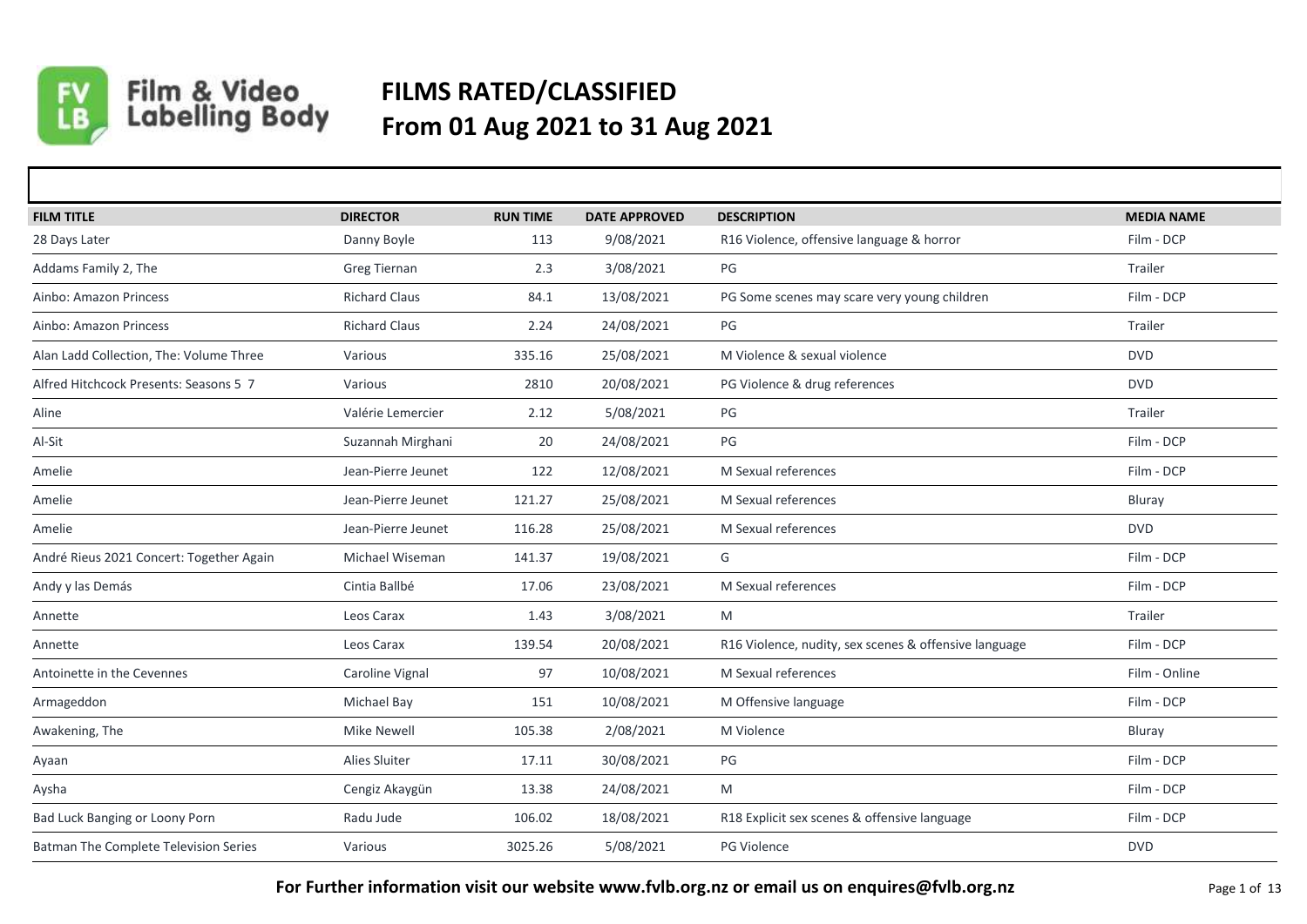| Batman: The Long Halloween Part Two     | Chris Palmer                | 87.07  | 16/08/2021 | <b>Refused Classification</b>                             | Bluray           |
|-----------------------------------------|-----------------------------|--------|------------|-----------------------------------------------------------|------------------|
| Batman: The Long Halloween Part Two     | <b>Chris Palmer</b>         | 83.32  | 16/08/2021 | <b>Refused Classification</b>                             | <b>DVD</b>       |
| Battlefield 2042                        | <b>Electronic Arts</b>      | 0      | 23/08/2021 | R16 Violence                                              | [Computer Game]  |
| Bear With Me                            | Nick McLean                 | 11.5   | 26/08/2021 | M Domestic violence                                       | Film - DCP       |
| Bears Famous Invasion of Sicily, The    | Lorenzo Mattotti            | 81.33  | 17/08/2021 | PG Some scenes may scare very young children              | Film - DCP       |
| <b>Beautiful Thing</b>                  | <b>Hettie MacDonald</b>     | 90     | 19/08/2021 | R16 Offensive language                                    | Film - DCP       |
| Bellbottom                              | Ranjit M Tewari             | 123    | 17/08/2021 | M Violence                                                | Film - DCP       |
| <b>Best Sellers</b>                     | Lina Roessler               | 2.25   | 3/08/2021  | PG                                                        | Trailer          |
| Beths, The: Auckland, New Zealand, 2020 | Callum Devlin               | 79.22  | 13/08/2021 | PG Coarse language                                        | Film - Online    |
| Beyond the Infinite Two Minutes         | Junta Yamaguchi             | 70.32  | 5/08/2021  | PG Violence                                               | Film - DCP       |
| <b>Big Deal</b>                         | Craig Reucassel             | 101    | 10/08/2021 | M Offensive language                                      | Film - Online    |
| Bitter Tears of Petra Von Kant, The     | Rainer Werner<br>Fassbinder | 124    | 19/08/2021 | <b>R18</b>                                                | Film - DCP       |
| Black Clover Season 3 Part 4            | Tatsuya Yoshihara           | 858.26 | 25/08/2021 | PG Violence & coarse language                             | Bluray/DVD/DC    |
| <b>Black Widow</b>                      | Cate Shortland              | 134    | 5/08/2021  | M Violence                                                | Film - DVD       |
| <b>Black Widow</b>                      | Cate Shortland              | 128.19 | 9/08/2021  | M Violence                                                | <b>DVD</b>       |
| <b>Black Widow</b>                      | Cate Shortland              | 133.46 | 16/08/2021 | M Violence                                                | Bluray           |
| <b>Black Widow</b>                      | Cate Shortland              | 267.32 | 16/08/2021 | M Violence                                                | Bluray 4K/Bluray |
| <b>Black Widow</b>                      | Cate Shortland              | 267.32 | 16/08/2021 | M Violence                                                | Bluray 4K/Bluray |
| <b>Blindfire</b>                        | <b>Michael Nell</b>         | 82.12  | 2/08/2021  | M Violence & offensive language                           | <b>DVD</b>       |
| <b>Blue Lake</b>                        | Anya Tate-Manning           | 10.48  | 27/08/2021 | M Offensive language                                      | Film - DCP       |
| <b>Blue Velvet</b>                      | David Lynch                 | 120.32 | 3/08/2021  | R18 Violence, sexual violence & offensive language        | Bluray           |
| Bluebird                                | Sabu                        | 20     | 27/08/2021 | M                                                         | Film - DCP       |
| Breaking News In Yuba County            | <b>Tate Taylor</b>          | 96     | 30/08/2021 | <b>Refused Classification</b>                             | Film - Harddrive |
| Bridges of Madison County, The          | Clint Eastwood              | 134.26 | 5/08/2021  | M Offensive language                                      | <b>DVD</b>       |
| Brotherhood of Satan                    | <b>Bernard McEveety</b>     | 92.29  | 2/08/2021  | R <sub>16</sub>                                           | Bluray           |
| <b>Brothers by Blood</b>                | Jeremie Guez                | 92.19  | 24/08/2021 | M Violence, offensive language & content that may disturb | Film - Online    |
| <b>Buckleys Chance</b>                  | Tim J Brown                 | 96     | 5/08/2021  | PG Coarse language                                        | Film - DCP       |
| C.B. Strike: Lethal White               | Sue Tully                   | 231.22 | 16/08/2021 | M Violence, sexual references & offensive language        | <b>DVD</b>       |
|                                         |                             |        |            |                                                           |                  |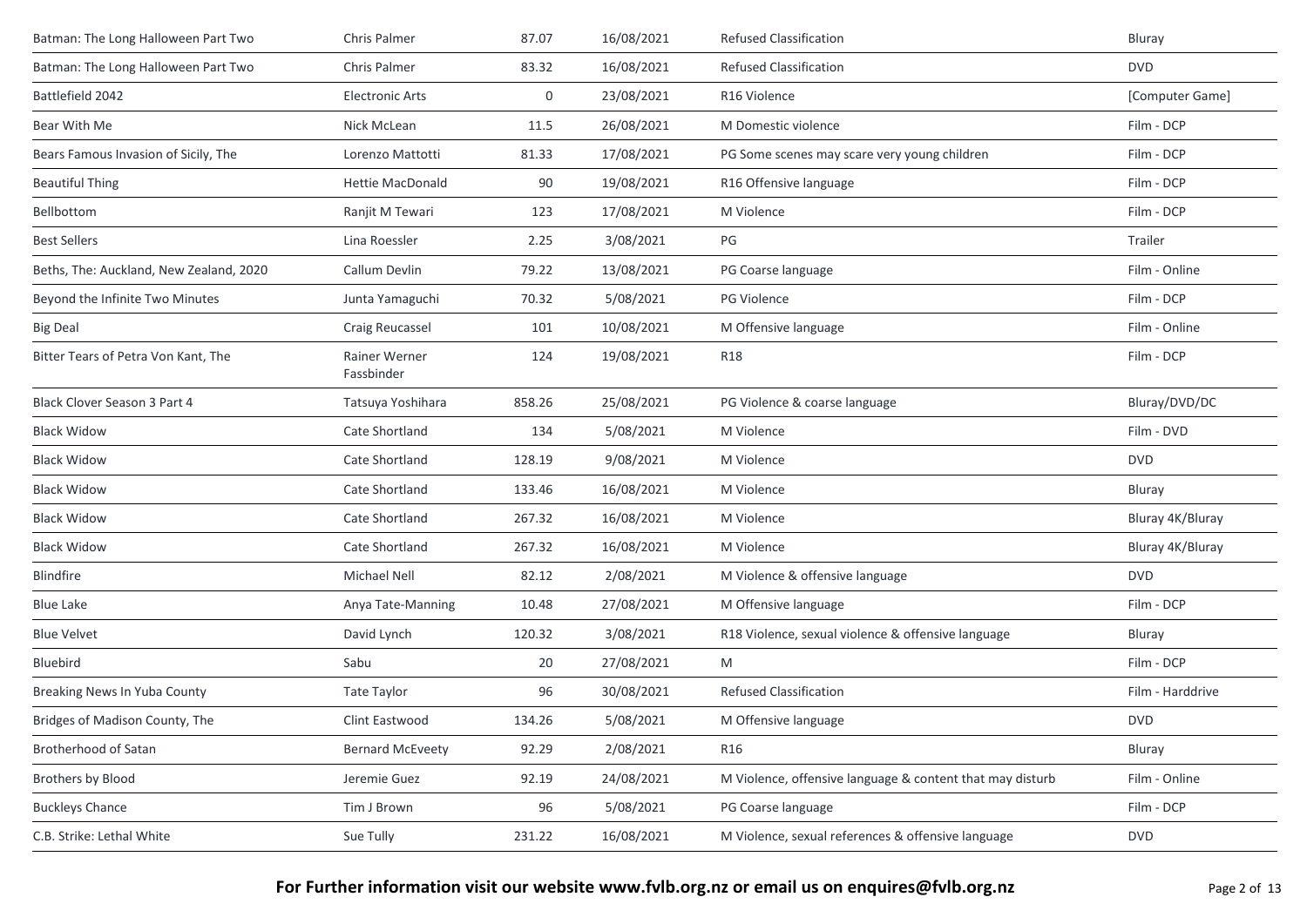| Call of Duty: Vanguard                  | Activision                                 | $\boldsymbol{0}$ | 23/08/2021 | R16 Graphic violence & offensive language                                          | <b>Computer Game</b> |
|-----------------------------------------|--------------------------------------------|------------------|------------|------------------------------------------------------------------------------------|----------------------|
| Call the Midwife Series 10              | Syd Macartney,<br>Ann Tricklebank et<br>al | 533.21           | 3/08/2021  | M Adult themes                                                                     | <b>DVD</b>           |
| Candyman                                | Nia DaCosta                                | 90.58            | 12/08/2021 | R16 Violence, horror, suicide & content that may disturb                           | Film - DCP           |
| Carlito's Way                           | Brian de Palma                             | 287.16           | 30/08/2021 | M Violence & offensive language                                                    | Bluray 4K/Bluray     |
| Cars 3                                  | <b>Brian Fee</b>                           | 102              | 3/08/2021  | G                                                                                  | Film - DCP           |
| Casino Royale                           | Martin Campbell                            | 144              | 3/08/2021  | M Violence                                                                         | Film - DCP           |
| Cave, The                               | Tom Waller                                 | 104              | 11/08/2021 | M Offensive language                                                               | Film - Online        |
| Charon                                  | Yannick Karcher                            | 15.42            | 27/08/2021 | PG Coarse language                                                                 | Film - DCP           |
| Chivalry 2                              | Torn Banner /<br>Tripwire Interactive      | 0                | 20/08/2021 | R16 Graphic violence                                                               | Computer Game        |
| Christmas Jars                          | Jonathan Wright                            | 93               | 11/08/2021 | PG                                                                                 | Film - Online        |
| Clarence of Tomorrow                    | Shawn Spear                                | 12.51            | 27/08/2021 | M Content may disturb                                                              | Film - DCP           |
| Compartment No. 6                       | Juho Kuosmanen                             | 107.07           | 26/08/2021 | M Offensive language                                                               | Film - DCP           |
| Conjuring, The: The Devil Made Me Do It | <b>Michael Chaves</b>                      | 112              | 30/08/2021 | R16 Violence, horror & cruelty                                                     | Film - Harddrive     |
| Cruella                                 | Craig Gillespie                            | 133              | 3/08/2021  | PG Violence                                                                        | Film - Online        |
| Cryptozoo                               | Dash Shaw                                  | 90.11            | 23/08/2021 | R16 Violence, nudity, sex scenes, offensive language & content that<br>may disturb | Film - DCP           |
| Curious George 4: Royal Monkey          | Doug Murphy                                | 89               | 9/08/2021  | G                                                                                  | Film - Online        |
| Curious George 5: Go West, Go Wild      | Michael Labash                             | 86               | 9/08/2021  | G                                                                                  | Film - Online        |
| Day Trip                                | Zoe McIntosh                               | 10.53            | 20/08/2021 | G                                                                                  | Film - Online        |
| Days of the Bagnold Summer              | Simon Bird                                 | 85.53            | 25/08/2021 | M Offensive language                                                               | <b>DVD</b>           |
| Dead Zone, The                          | David Cronenberg                           | 103.44           | 2/08/2021  | <b>PG Violence</b>                                                                 | Bluray               |
| Depeche Mode 101                        | Various                                    | 174.42           | 30/08/2021 | M Offensive language                                                               | Film - Online        |
| Devin Townsend: Galactic Quarantine     | Not stated                                 | 82.47            | 6/08/2021  | M Offensive language & content that may disturb                                    | (Bluray)             |
| Diablo III Eternal Collection           | <b>Blizzard</b>                            | 0                | 17/08/2021 | R13 Violence & horror scenes                                                       | <b>Computer Game</b> |
| Die in a Gunfight                       | Collin Schiffli                            | 2.1              | 3/08/2021  | M Violence                                                                         | Trailer              |
| Discovery of Witches, A: Series 1 2     | Various                                    | 786.47           | 20/08/2021 | R13 Violence, horror, offensive language & sex scenes                              | <b>DVD</b>           |
|                                         |                                            |                  |            |                                                                                    |                      |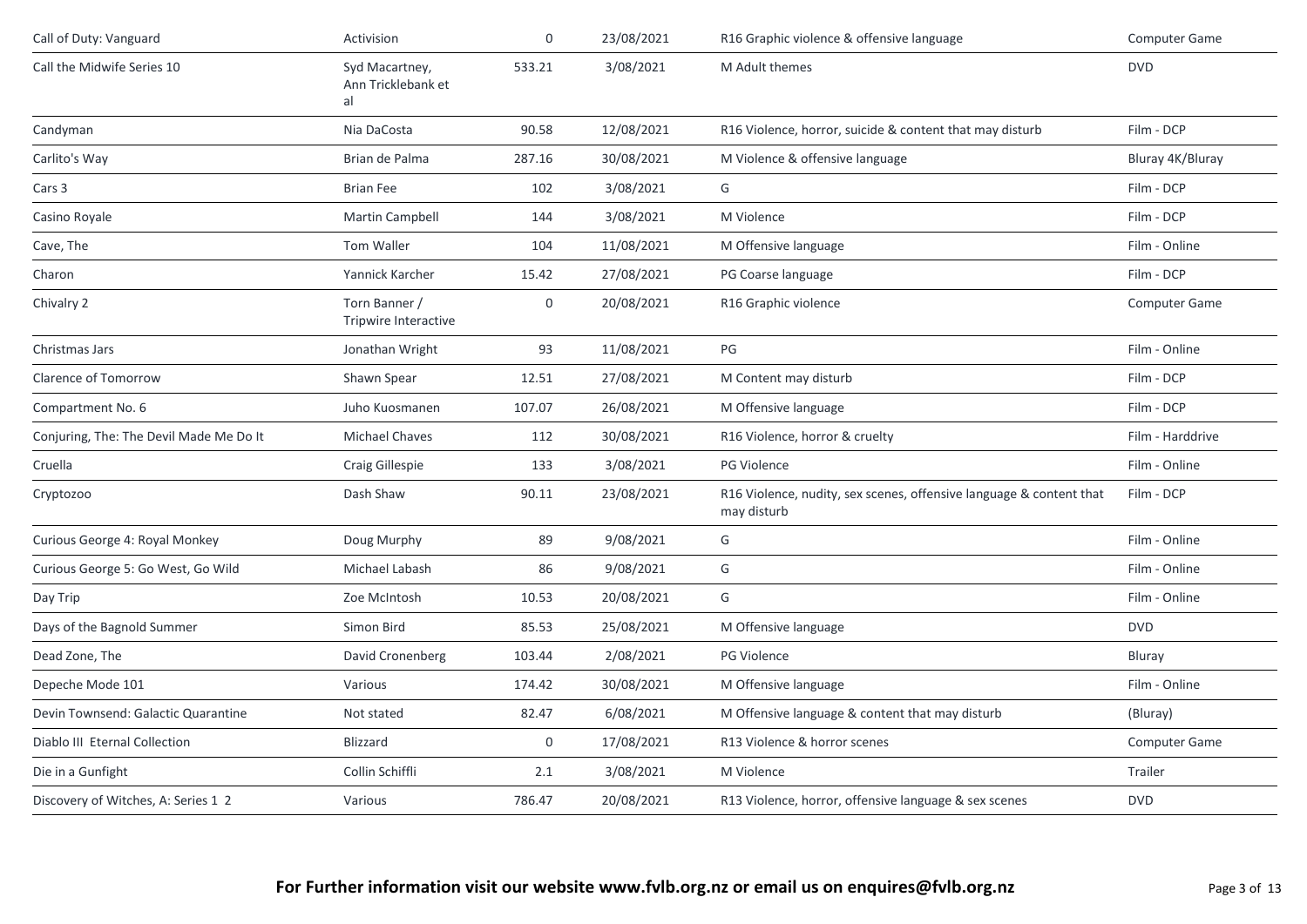| Doctor Who The Collection: Season 24         | Andrew Morgan,<br>Nicholas Mallett,<br>Chris Clough | 727.37           | 9/08/2021  | M Offensive language                               | Bluray           |
|----------------------------------------------|-----------------------------------------------------|------------------|------------|----------------------------------------------------|------------------|
| Doin My Drugs                                | Tyler Q. Rosen                                      | 75               | 24/08/2021 | M Adult themes                                     | Film - Online    |
| Don vs Lightning                             | <b>Big Red Button</b>                               | 12.46            | 24/08/2021 | PG Violence & offensive language                   | Film - DCP       |
| Double Jeopardy                              | <b>Bruce Beresford</b>                              | 105.11           | 25/08/2021 | M Violence, offensive language & sex scenes        | Bluray           |
| Drifting                                     | Jun Li                                              | 112.59           | 17/08/2021 | M Drug use & offensive language                    | Film - DCP       |
| Dukes of Hazzard, The: Reunion! & Hazzard in | Lewis Teague and<br><b>Bradford May</b>             | 178.3            | 4/08/2021  | PG Violence                                        | <b>DVD</b>       |
| Dune                                         | Denis Villeneuve                                    | 3.29             | 3/08/2021  | M                                                  | Trailer          |
| Edamame                                      | Pepe de Hoyos                                       | 6.59             | 27/08/2021 | M Drug use & offensive language                    | Film - DCP       |
| El tamaño de las Cosas                       | Carlos Felipe<br>Montoya                            | 12.11            | 24/08/2021 | PG                                                 | Film - DCP       |
| Escape Room 2 Extended Cut                   | Neal H. Horitz                                      | 93               | 17/08/2021 | M Violence                                         | Film - Online    |
| Eternals                                     | Chloé Zhao                                          | 2.52             | 24/08/2021 | M                                                  | Trailer          |
| Evil Dead, The                               | Sam Raimi                                           | 170.52           | 26/08/2021 | R16 Graphic violence                               | Bluray 4K/Bluray |
| Exhibition On Screen: Frida Kahlo            | Ali Ray                                             | 90.08            | 5/08/2021  | M                                                  | <b>DVD</b>       |
| Falling for Figaro                           | Ben Lewin                                           | 2.04             | 11/08/2021 | PG                                                 | Trailer          |
| Far Cry 6 Gold Edition                       | Ubisoft                                             | 0                | 3/08/2021  | R16 Violence, cruelty & offensive language         | Computer Game    |
| Fast & Furious 9                             | Justin Lin                                          | 584.14           | 9/08/2021  | M Violence                                         | Bluray           |
| Fast and Furious 9 Movie Collection          | Justin Lin, Rob<br>Cohen et al                      | 1325.3           | 9/08/2021  | M Violence, sexual references & offensive language | <b>DVD</b>       |
| Fast and Furious 9 Movie Collection          | Justin Lin, Rob<br>Cohen et al                      | 1652.59          | 9/08/2021  | M Violence, sexual references & offensive language | Bluray           |
| Felix and the Hidden Treasure                | Nicola Lemay                                        | 1.18             | 5/08/2021  | G                                                  | Trailer          |
| Films of Charlton Heston, The                | George Marshall et.<br>al                           | 615.2            | 25/08/2021 | M Violence                                         | <b>DVD</b>       |
| Final Fantasy VII Remake                     | Square Enix                                         | $\boldsymbol{0}$ | 20/08/2021 | M Violence                                         | Computer Game    |
| <b>Finding You</b>                           | <b>Brian Baugh</b>                                  | 114.28           | 16/08/2021 | PG Violence & coarse language                      | <b>DVD</b>       |
| <b>Finding You</b>                           | Brian Baugh                                         | 119              | 30/08/2021 | PG Violence & coarse language                      | Film - Harddrive |
| First Cow                                    | Kelly Reichardt                                     | 122              | 10/08/2021 | M Violence & offensive language                    | Film - Online    |
| Forbidden to See Us Scream in Tehran         | Farbod Ardebili                                     | 17.57            | 23/08/2021 | M                                                  | Film - DCP       |

For Further information visit our website www.fvlb.org.nz or email us on enquires@fvlb.org.nz<br>Page 4 of 13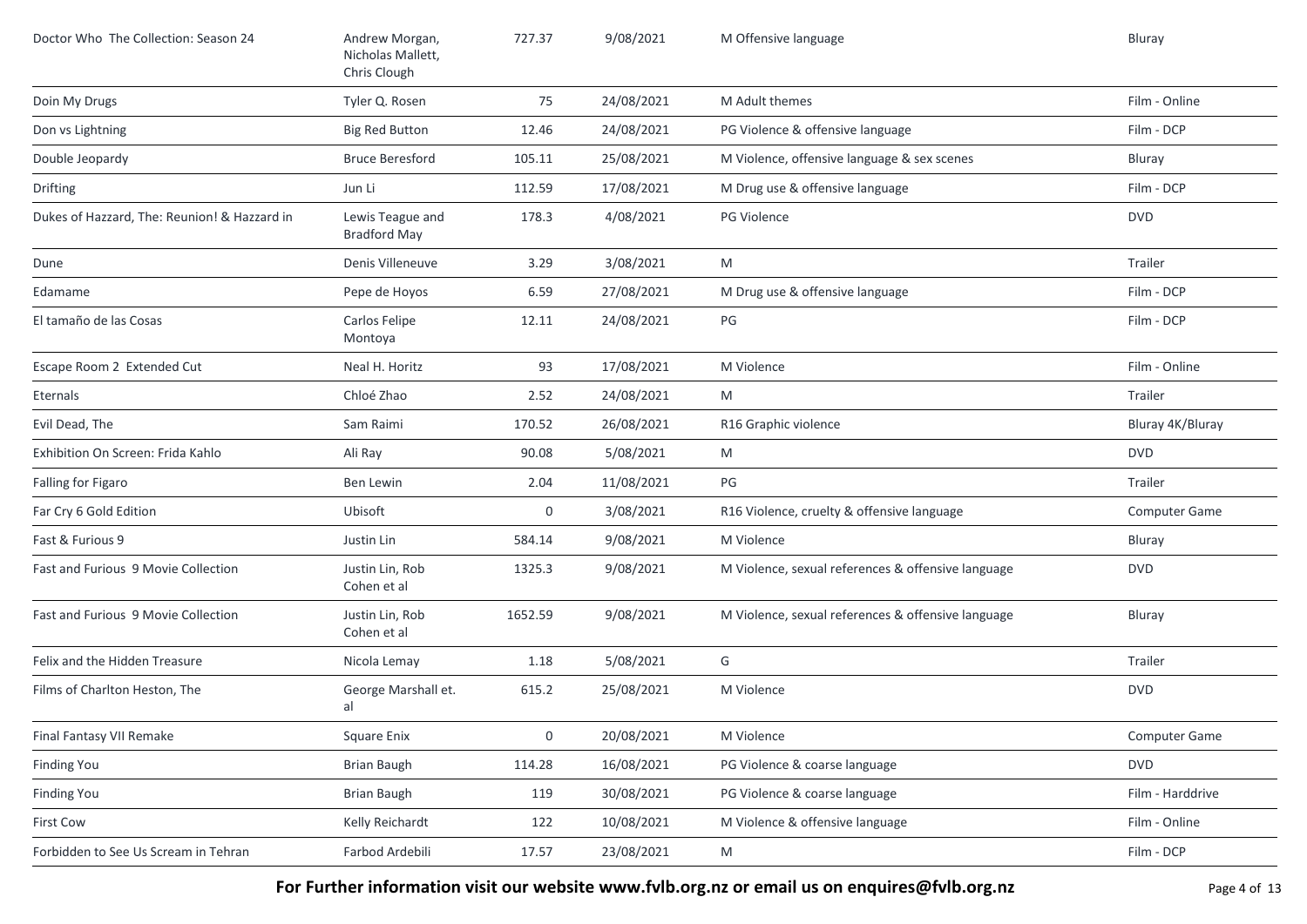| Free Fall                                     | Emmanuel<br>Tenenbaum                                         | 19.2   | 25/08/2021 | M Offensive language                                       | Film - DCP    |
|-----------------------------------------------|---------------------------------------------------------------|--------|------------|------------------------------------------------------------|---------------|
| Free Guy                                      | Shawn Levy                                                    | 115    | 19/08/2021 | M Violence & offensive language                            | Film - DVD    |
| Friday                                        | F Gary Gray                                                   | 97.06  | 3/08/2021  | R16 Violence, offensive language & drug use                | Bluray        |
| Frocks and Divas                              | Paul Innes, Sass<br>Innes                                     | 75.41  | 4/08/2021  | M Offensive language                                       | Film - DCP    |
| Full House - Season 4                         | Joel Zwick                                                    | 593.09 | 5/08/2021  | G                                                          | <b>DVD</b>    |
| Full House - The Complete First Season        | Various                                                       | 543.54 | 5/08/2021  | G                                                          | <b>DVD</b>    |
| Full House - The Complete Second Season       | Various                                                       | 533.22 | 5/08/2021  | G                                                          | <b>DVD</b>    |
| Full House: The Complete Third Season         | Various                                                       | 552.37 | 5/08/2021  | G                                                          | <b>DVD</b>    |
| Furry Trap, The                               |                                                               | 0      | 6/08/2021  | R18 Graphic violence, sadistic cruelty and sexual violence | Book          |
| Giants                                        | Eddy Bell                                                     | 15.19  | 30/08/2021 | M Offensive language                                       | Film - DCP    |
| Good Doctor, The: Season 4                    | Various                                                       | 861.05 | 9/08/2021  | M Sexual references & content that may disturb             | <b>DVD</b>    |
| Good Doctor, The: Season 4 (Disc 1)           | Mike Listo, David<br>Straiton, Sarah<br><b>Wayune Callies</b> | 172.08 | 5/08/2021  | M Sexual references & content that may disturb             | <b>DVD</b>    |
| Good Doctor, The: Season 4 (Disc 2)           | Vanessa Parise et al.                                         | 171.39 | 5/08/2021  | M Sexual references & content that may disturb             | <b>DVD</b>    |
| Good Doctor, The: Season 4 (Disc 3)           | Rebecca Moline et<br>al.                                      | 172.32 | 5/08/2021  | M Sexual references & content that may disturb             | <b>DVD</b>    |
| Good Doctor, The: Season 4 (Disc 4)           | Tim Southam et al.                                            | 172.29 | 5/08/2021  | M Sexual references & content that may disturb             | <b>DVD</b>    |
| Good Doctor, The: Season 4 (Disc 5)           | James Genn et al.                                             | 172.17 | 5/08/2021  | M Sexual references & content that may disturb             | <b>DVD</b>    |
| Goonies, The                                  | <b>Richard Donner</b>                                         | 113.55 | 3/08/2021  | PG Coarse language                                         | Bluray        |
| Green                                         | Rachel Ross                                                   | 16.07  | 24/08/2021 | M Drug use & offensive language                            | Film - DCP    |
| Greyfriars Bobby                              | Don Chaffey                                                   | 87.06  | 5/08/2021  | G                                                          | <b>DVD</b>    |
| Gus, Petit Oiseau, Grand Voyage               | Christian de Vita                                             | 86.31  | 17/08/2021 | PG Some scenes may scare very young children               | Film - DCP    |
| Harry Potter and The Philosophers Stone: 20th | Chris Columbus                                                | 168    | 10/08/2021 | PG Violence & coarse language                              | Film - DCP    |
| Haunted                                       | Lewis Gilbert                                                 | 107.47 | 2/08/2021  | M Sex scenes                                               | Bluray        |
| Heart to Heart                                | Lauren Porteous                                               | 14.07  | 23/08/2021 | M Violence & offensive language                            | Film - DCP    |
| Heroic Losers                                 | Sebastián<br>Borensztein                                      | 115.22 | 10/08/2021 | M Offensive language                                       | Film - Online |
| Hidden Figures                                | Theodore Melfi                                                | 127    | 17/08/2021 | PG Coarse language                                         | Film - DCP    |
|                                               |                                                               |        |            |                                                            |               |

## For Further information visit our website www.fvlb.org.nz or email us on enquires@fvlb.org.nz<br>Page 5 of 13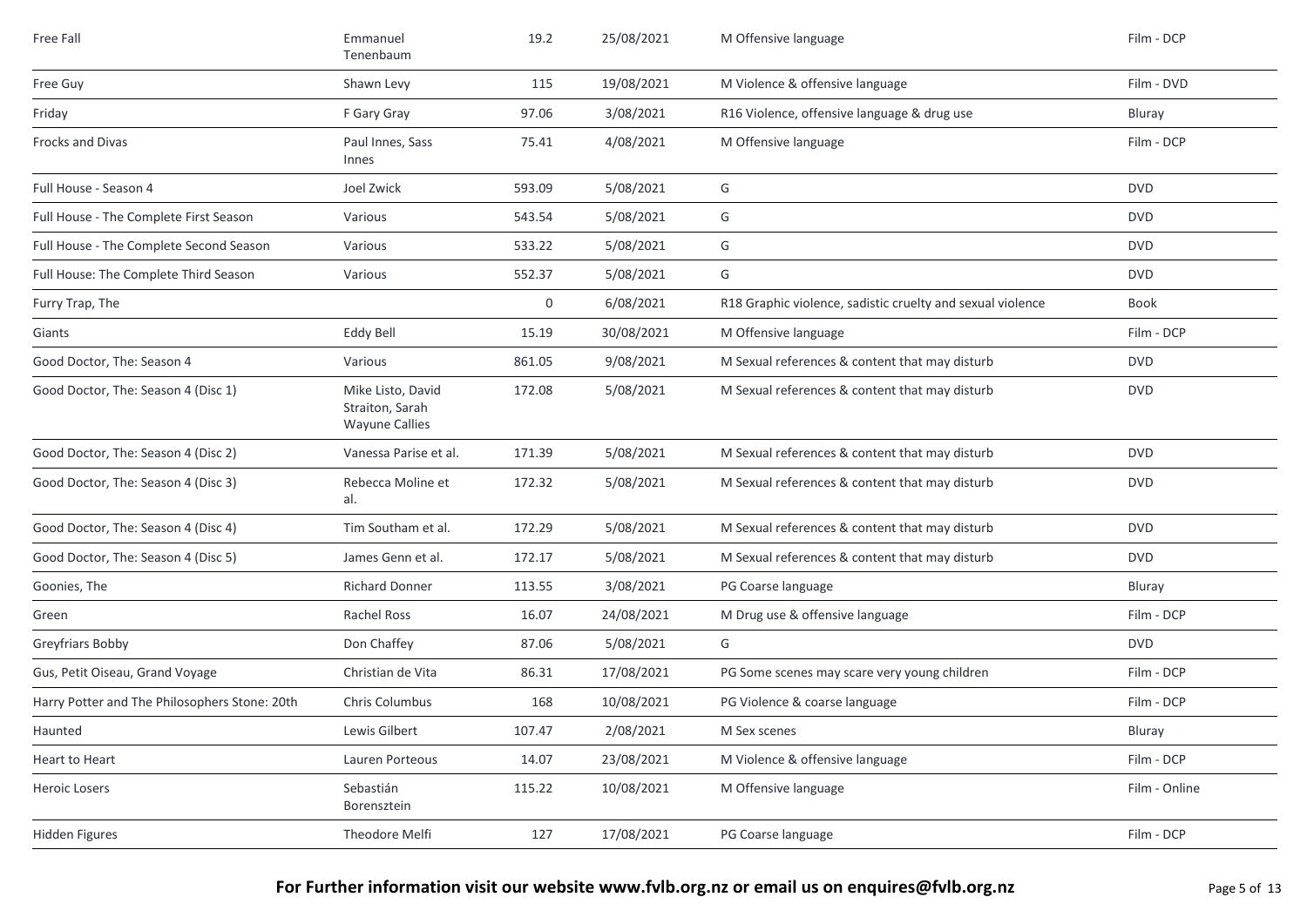| Hit the Road                                 | Panah Panahi                       | 93.44   | 23/08/2021 | M Offensive language                                                                   | Film - DCP       |
|----------------------------------------------|------------------------------------|---------|------------|----------------------------------------------------------------------------------------|------------------|
| Hitmans Wifes Bodyguard, The                 | Patrick Hughes                     | 116.35  | 16/08/2021 | R16 Violence, sexual references & offensive language                                   | Bluray           |
| Hitmans Wifes Bodyguard, The                 | Patrick Hughes                     | 111.49  | 16/08/2021 | R16 Violence, sexual references & offensive language                                   | <b>DVD</b>       |
| Hitmans Wifes Bodyguard, The                 | Patrick Hughes                     | 116.27  | 30/08/2021 | R16 Violence, sexual references & offensive language                                   | Film - Harddrive |
| Hogans Heroes: The Complete Series           | Various                            | 4101.12 | 5/08/2021  | <b>PG Violence</b>                                                                     | <b>DVD</b>       |
| Hole, A                                      | James Solomon                      | 11.38   | 25/08/2021 | <b>PG Violence</b>                                                                     | Film - DCP       |
| Home Improvement - Season 2                  | Andy Cadiff/John<br>Pasquin        | 612.55  | 3/08/2021  | PG Sexual references                                                                   | <b>DVD</b>       |
| Home Improvement - Season 4 (3 Disc Set)     | Andy Cadiff                        | 594.33  | 3/08/2021  | PG Sexual references                                                                   | <b>DVD</b>       |
| Home Improvement - Season 5 (3 Disc Set)     | Various                            | 601.54  | 3/08/2021  | PG Sexual references                                                                   | <b>DVD</b>       |
| Home Improvement - Season 6                  | Various                            | 564.12  | 3/08/2021  | PG Sexual references                                                                   | <b>DVD</b>       |
| Home Improvement - Season 7                  | Various                            | 556.52  | 5/08/2021  | PG Sexual references & drug references                                                 | <b>DVD</b>       |
| Home Improvement - Season 8                  | Various                            | 623.42  | 5/08/2021  | PG Coarse language & sexual references                                                 | <b>DVD</b>       |
| Home Improvement - The Complete First Season | John Pasquin                       | 567.44  | 3/08/2021  | G                                                                                      | <b>DVD</b>       |
| Home Improvement - The Complete Third Season | Various                            | 587.45  | 3/08/2021  | PG Sexual references                                                                   | <b>DVD</b>       |
| Hotel Transylvania: Transformania            | Derek Drymon &<br>Jennifer Kluska  | 2.29    | 10/08/2021 | PG                                                                                     | Trailer          |
| Hysteria                                     | Anssi Määttä                       | 7.15    | 25/08/2021 | M Offensive language                                                                   | Film - DCP       |
| If I Cant Have Love, I Want Power            | <b>Colin Tilley</b>                | 52.01   | 19/08/2021 | RP13 Violence, sexual themes, nudity, offensive language &<br>content that may disturb | Film - DCP       |
| Infinite                                     | Antoine Fugua                      | 102     | 3/08/2021  | M Violence & offensive language                                                        | Film - Online    |
| Innocents, The                               | Eskil Vogt                         | 117.11  | 30/08/2021 | R16 Animal cruelty, violence, cruelty & content that may disturb                       | Film - DCP       |
| Inspector Montalbano: Volume 12              | Luca Zingaretti,<br>Alberto Sironi | 116.51  | 25/08/2021 | M Adult themes                                                                         | <b>DVD</b>       |
| It Snows in Benidorm                         | <b>Isabel Coixet</b>               | 117.4   | 20/08/2021 | M Offensive language & sexual references                                               | Film - DCP       |
| Joey & Ella                                  | Stephen Shimek                     | 88.5    | 5/08/2021  | G                                                                                      | <b>DVD</b>       |
| June                                         | Dwayne Cameron                     | 14.54   | 24/08/2021 | M Nudity                                                                               | Film - DCP       |
| Jungle Cruise                                | Jaume Collet-Serra                 | 127     | 19/08/2021 | M Violence                                                                             | Film - DVD       |
| Kill Chain                                   | Ken Sanzel                         | 91.18   | 6/08/2021  | R16 Violence, cruelty, offensive language & sexual references                          | Film - Online    |
| Klute                                        | Alan J Pakula                      | 114     | 10/08/2021 | R16 Offensive language                                                                 | Film - DCP       |
|                                              |                                    |         |            |                                                                                        |                  |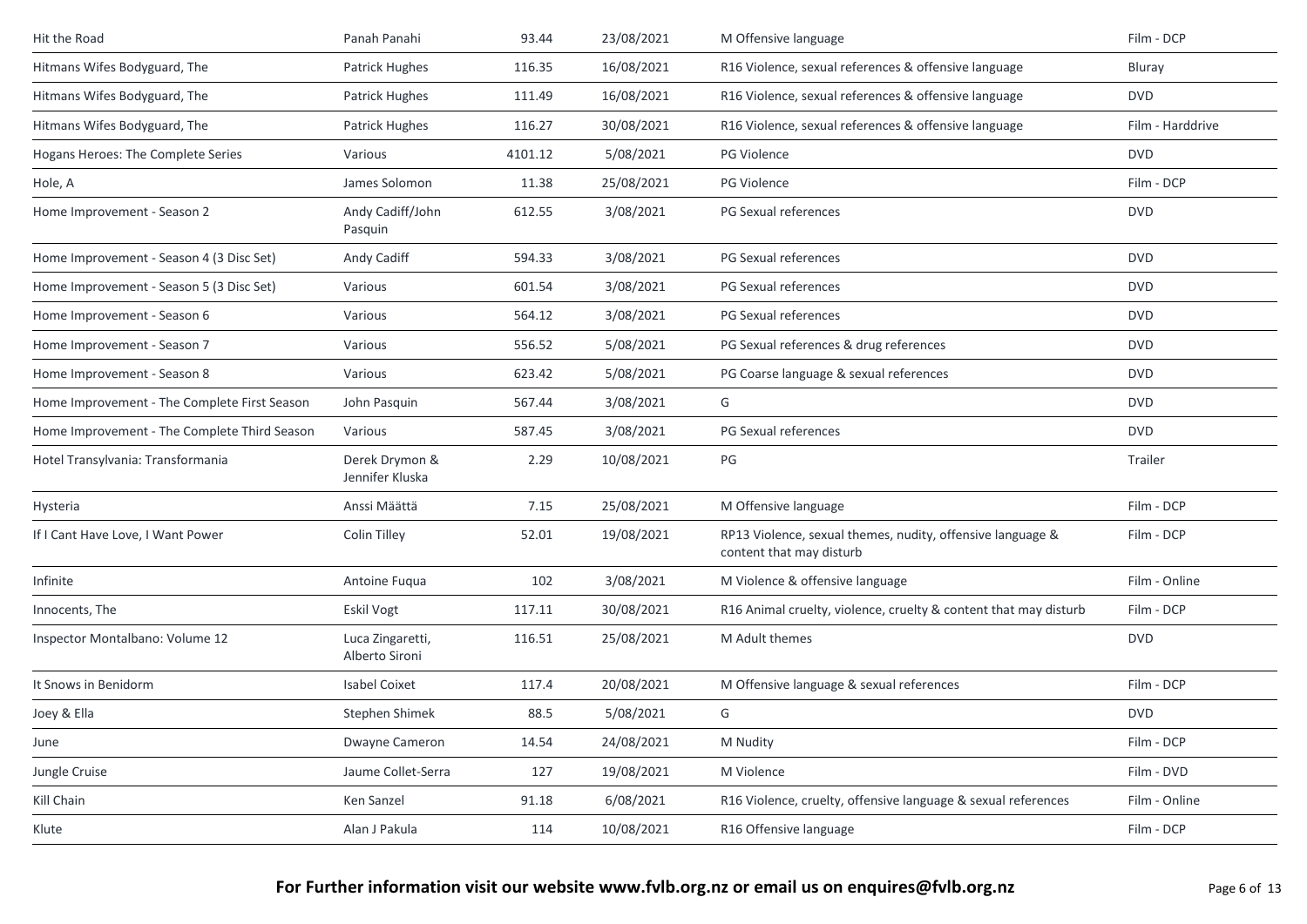| Landline - The Phoenix Foundation<br><b>Ezra Simons</b><br>24/08/2021<br>3.55<br>24/08/2021<br><b>Natalie Morales</b><br>91.08<br>Language Lessons | PG<br>M Offensive language<br>R16 Sex scenes, sexual content, drug use & offensive language<br>M | Film - DCP<br>Film - DCP<br>(DVD) |
|----------------------------------------------------------------------------------------------------------------------------------------------------|--------------------------------------------------------------------------------------------------|-----------------------------------|
|                                                                                                                                                    |                                                                                                  |                                   |
|                                                                                                                                                    |                                                                                                  |                                   |
| Paolo Pilladi<br>5/08/2021<br>Last Call<br>97.3                                                                                                    |                                                                                                  |                                   |
| Last Ferry From Grass Island, The<br>Linhan Zhang<br>24/08/2021<br>13.46                                                                           |                                                                                                  | Film - DCP                        |
| Le Grand Méchant Renard et Autres Contes<br>17/08/2021<br>Benjamin Renner,<br>82.35<br>Patrick Imbert                                              | G                                                                                                | Film - DCP                        |
| 2/08/2021<br>Legion, The<br>Jose Magan<br>95.35                                                                                                    | M Violence & offensive language                                                                  | <b>DVD</b>                        |
| Lifeblood<br>Nicholas Tory<br>19.15<br>30/08/2021                                                                                                  | PG                                                                                               | Film - DCP                        |
| Lingui, the Sacred Bonds<br>Mahamat-Saleh<br>88<br>24/08/2021<br>Haroun                                                                            | M Rape themes, violence & content that may disturb                                               | Film - DCP                        |
| 23/08/2021<br>Little Sky<br>Jess X. Snow<br>13.44                                                                                                  | PG                                                                                               | Film - DCP                        |
| 4/08/2021<br>Little Women<br>Greta Gerwig<br>129.22                                                                                                | G                                                                                                | <b>DVD</b>                        |
| Liza on Demand Episode 301<br>Deborah Kaplan,<br>16/08/2021<br>22.29<br><b>Harry Elfont</b>                                                        | M Sexual references                                                                              | Film - Online                     |
| Liza on Demand Episode 302<br>Deborah Kaplan,<br>16/08/2021<br>23.28<br><b>Harry Elfont</b>                                                        | M Offensive language & sexual references                                                         | Film - Online                     |
| Liza on Demand Episode 303<br>Deborah Kaplan,<br>22.02<br>16/08/2021<br><b>Harry Elfont</b>                                                        | M Offensive language                                                                             | Film - Online                     |
| Liza on Demand Episode 304<br>Deborah Kaplan,<br>26.19<br>16/08/2021<br>Harry Elfont                                                               | M Sexual references                                                                              | Film - Online                     |
| Deborah Kaplan,<br>16/08/2021<br>Liza on Demand Episode 305<br>23.28<br>Harry Elfont                                                               | PG                                                                                               | Film - Online                     |
| Liza on Demand Episode 307<br>Deborah Kaplan,<br>16/08/2021<br>21.44<br>Harry Elfont                                                               | M Sexual references                                                                              | Film - Online                     |
| Deborah Kaplan,<br>16/08/2021<br>Liza on Demand Episode 308<br>23.48<br><b>Harry Elfont</b>                                                        | M Offensive language & sexual references                                                         | Film - Online                     |
| Locked Down<br>16/08/2021<br>Doug Liman<br>113.05                                                                                                  | M Offensive language, sexual references & drug use                                               | <b>DVD</b>                        |
| 9/08/2021<br>Long Weekend<br>Steve Basilone<br>91                                                                                                  | M Offensive language & sexual references                                                         | Film - Online                     |
| Love is a Hand Grenade<br>Jessica Benhamou<br>23/08/2021<br>12.38                                                                                  | M Offensive language, sexual references & drug references                                        | Film - DCP                        |
| Bára Anna<br>27/08/2021<br>Love is Just a Death Away<br>10.51<br>Stejskalová                                                                       | M Content may disturb                                                                            | Film - DCP                        |
| Lover and the Sea<br>Ali Moazen<br>8.19<br>23/08/2021                                                                                              | M Violence                                                                                       | Film - DCP                        |

For Further information visit our website www.fvlb.org.nz or email us on enquires@fvlb.org.nz<br>Page 7 of 13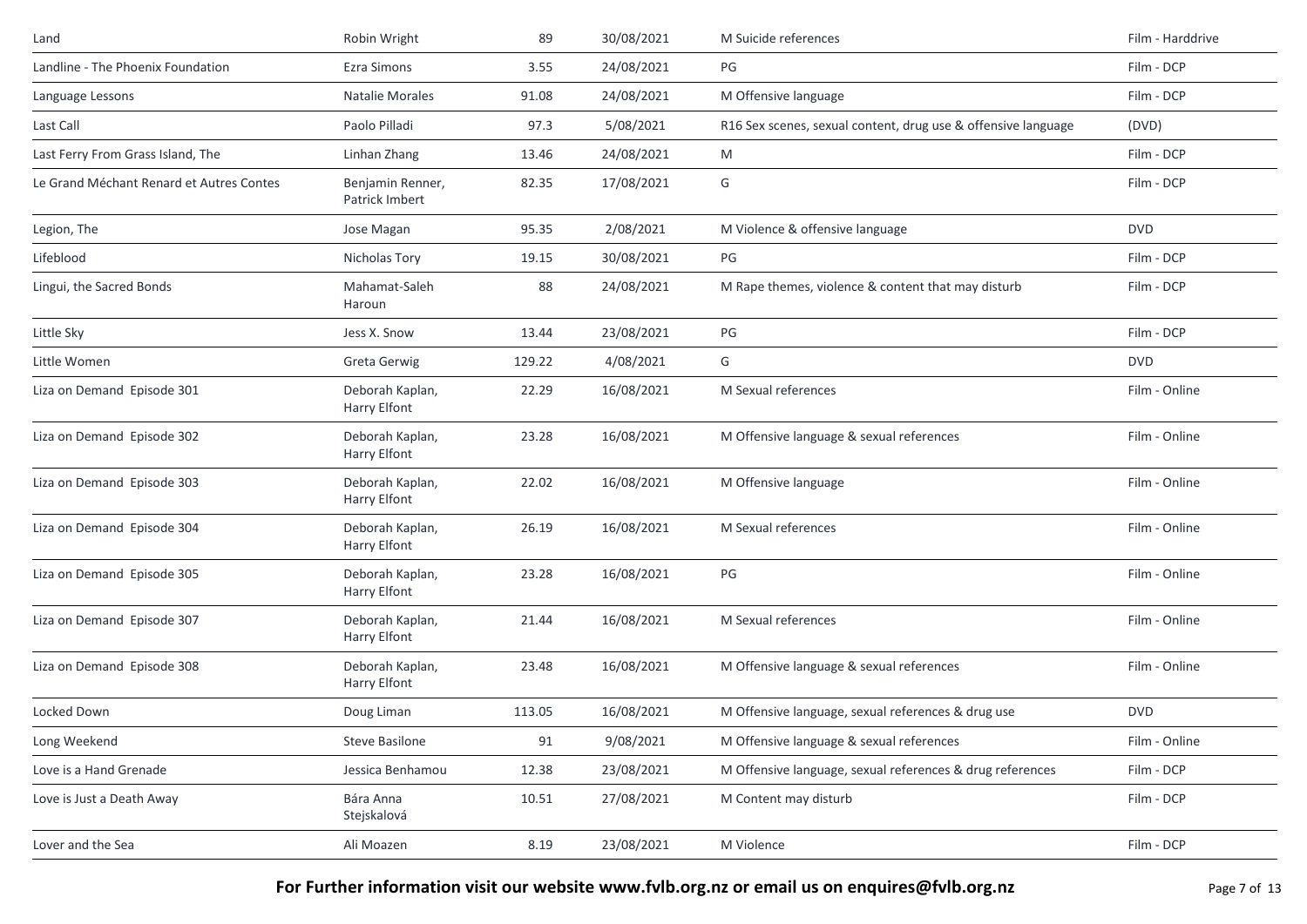| Luca                                          | Enrico Casarosa,<br>Sarah Dunham | 95.15   | 2/08/2021  | G                                                             | Bluray               |
|-----------------------------------------------|----------------------------------|---------|------------|---------------------------------------------------------------|----------------------|
| Luca                                          | Enrico Casarosa,<br>Sarah Dunham | 190.3   | 2/08/2021  | G                                                             | Bluray 4K/Bluray     |
| Luca                                          | Enrico Casarosa,<br>Sarah Dunham | 91.22   | 2/08/2021  | G                                                             | <b>DVD</b>           |
| Man About The House: The Complete Collection  | Peter Frazer-Jones               | 3109.33 | 5/08/2021  | M Nudity & sexual references                                  | <b>DVD</b>           |
| Manchurian Candidate, The                     | John Frankenheimer               | 126.32  | 3/08/2021  | <b>PG Violence</b>                                            | Bluray               |
| Manurewa                                      | Sam Peacocke                     | 19      | 26/08/2021 | RP16 Violence & offensive language                            | Film - Online        |
| Marianne Faithfull - Live in Hollywood        | Mark Lucas                       | 109.53  | 16/08/2021 | M Offensive language                                          | <b>DVD</b>           |
| <b>Maritime Movie Classics</b>                | Various                          | 493.33  | 25/08/2021 | PG Violence                                                   | <b>DVD</b>           |
| Matua                                         | Kaitiaki Rodger                  | 19.3    | 23/08/2021 | PG Offensive language                                         | Film - DCP           |
| Metro Exodus                                  | Koch Media GmbH                  | 0       | 20/08/2021 | R16 Violence, horror, offensive language & sexual themes      | <b>Computer Game</b> |
| Mickey, Donald & Goofy in the Three Musketeer | Donovan Cook                     | 64.52   | 5/08/2021  | G                                                             | <b>DVD</b>           |
| Minamata                                      | Andrew Levitas                   | 115     | 30/08/2021 | M Violence, offensive language & content that may disturb     | Film - Harddrive     |
| Minginui                                      | Summer<br>Agnew/Adam<br>Luxton   | 52      | 9/08/2021  | $\mathsf{PG}$                                                 | Film - Online        |
| Misfits, The                                  | John Huston                      | 124.56  | 3/08/2021  | PG                                                            | Bluray               |
| Miss Baek                                     | Ji-won Lee                       | 98      | 17/08/2021 | R16 Violence, domestic violence, cruelty & offensive language | Film - DCP           |
| Monster Family 2                              | <b>Holger Tappe</b>              | 1.44    | 24/08/2021 | PG                                                            | Trailer              |
| Monster Family 2                              | <b>Holger Tappe</b>              | 0       | 24/08/2021 | Point of Sale Approved                                        | Poster               |
| Motvind                                       | Jon Vatne                        | 12.39   | 23/08/2021 | PG                                                            | Film - DCP           |
| Ms White Light                                | Paul Shoulberg                   | 95      | 30/08/2021 | M Offensive language                                          | Film - Online        |
| Mushroom Hunters, The                         | Caroline Rudge                   | 6       | 26/08/2021 | <b>PG Nudity</b>                                              | Film - DCP           |
| My Ex Boyfriend                               | Cissi Efraimsson                 | 3.26    | 23/08/2021 | PG Offensive language                                         | Film - DCP           |
| My Mothers Girlfriend                         | Arun Fulara                      | 14.59   | 23/08/2021 | PG Coarse language                                            | Film - DCP           |
| Natural Light                                 | Dénes Nagy                       | 102.55  | 13/08/2021 | M Violence, cruelty, offensive language & sexual references   | Film - DCP           |
| Neon Meets Argon                              | James Doherty                    | 14.3    | 27/08/2021 | M Offensive language                                          | Film - DCP           |
| New Day - Gino October                        | Logan Marshall                   | 5.17    | 24/08/2021 | PG Offensive language                                         | Film - DCP           |
| Night House, The                              | David Bruckner                   | 107     | 3/08/2021  | M Violence, sexual references & offensive language            | Film - DCP           |

For Further information visit our website www.fvlb.org.nz or email us on enquires@fvlb.org.nz<br>Page 8 of 13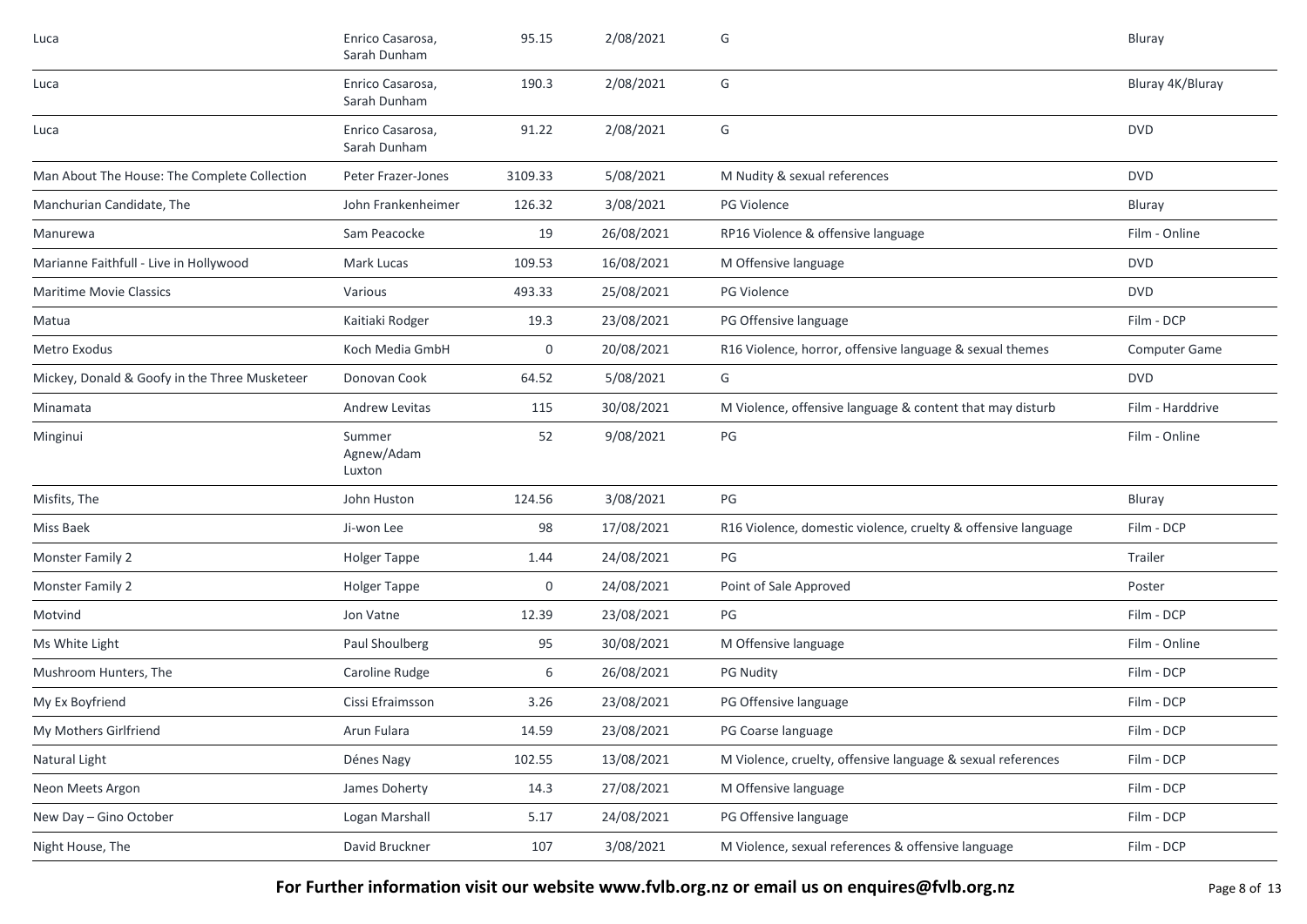| Night of the Kings                       | Philippe Lacôte                | 2.1    | 5/08/2021  | M                                                   | Trailer       |
|------------------------------------------|--------------------------------|--------|------------|-----------------------------------------------------|---------------|
| Night, The                               | Kourosh Ahari                  | 1.3    | 10/08/2021 | M                                                   | Trailer       |
| Nine Days                                | Edson Oda                      | 124    | 17/08/2021 | M Violence & offensive language                     | Film - Online |
| Nine Days                                | Edson Oda                      | 124    | 24/08/2021 | M Violence & offensive language                     | Film - DCP    |
| No More Heroes 2: Desperate Struggle     | Suda Si                        | 0      | 10/08/2021 | R16 Violence, offensive language & sexual themes    | Computer Game |
| OK Computer (Part One)                   | Pooja Shetty, Neil<br>Pagedar  | 120.05 | 20/08/2021 | M Content may disturb                               | Film - DCP    |
| OK Computer (Part Two)                   | Pooja Shetty, Neil<br>Pagedar  | 120.01 | 20/08/2021 | M Content may disturb                               | Film - DCP    |
| Old                                      | M Night Shyamalan              | 108.07 | 30/08/2021 | M Violence, horror scenes & content may disturb     | Bluray        |
| Old                                      | M Night Shyamalan              | 104    | 30/08/2021 | M Violence, horror scenes & content may disturb     | <b>DVD</b>    |
| One Second                               | Zhang Yimou                    | 102.46 | 16/08/2021 | M Violence & offensive language                     | Film - DCP    |
| Only the Animals                         | Dominik Moll                   | 118    | 30/08/2021 | M Violence, offensive language, sex scenes & nudity | Film - Online |
| Out Of Death                             | Mike Burns                     | 96.17  | 16/08/2021 | R16 Violence & offensive language                   | (DVD)         |
| Out Of Death                             | Mike Burns                     | 92     | 24/08/2021 | R16 Violence & offensive language                   | Film - Online |
| Outsiders, The                           | <b>Francis Ford</b><br>Coppola | 114.4  | 3/08/2021  | M Violence                                          | Bluray        |
| Palau                                    | Kevin Knoblock                 | 116.2  | 11/08/2021 | PG Violence                                         | Film - Online |
| Paradise Postponed                       | Alvin Rakoff                   | 582.26 | 25/08/2021 | M Sexual references                                 | <b>DVD</b>    |
| Paw Patrol Movie                         | Cal Brunker                    | 86.11  | 2/08/2021  | G                                                   | Film - DCP    |
| Peppa Pig Peppa Visits America           | Neville Astley et al           | 60.24  | 30/08/2021 | G                                                   | <b>DVD</b>    |
| Perfect Blue                             | Satoshi Kon                    | 81     | 17/08/2021 | R18 Violence                                        | Bluray        |
| Persian Lessons                          | Vadim Perelman                 | 2.17   | 5/08/2021  | M                                                   | Trailer       |
| Persona 5: The Animation Part 2 (Disc 1) | Masashi Ishihama               | 120.21 | 27/08/2021 | M Violence & content that may disturb               | Bluray        |
| Persona 5: The Animation Part 2 (Disc 2) | Masashi Ishihama               | 245.14 | 27/08/2021 | R13 Bloody violence & content that may disturb      | Bluray        |
| Petite Maman                             | Céline Sciamma                 | 1.43   | 10/08/2021 | G                                                   | Trailer       |
| Petite Maman                             | Céline Sciamma                 | 72     | 10/08/2021 | PG                                                  | Film - DCP    |
| Petite Maman                             | Céline Sciamma                 | 72     | 10/08/2021 | PG                                                  | Film - DCP    |
| Petrovs Flu                              | Kirill Serebrennikov           | 145.53 | 26/08/2021 | R16 Violence, sex scenes & content that may disturb | Film - DCP    |
| Pools                                    | Luisa Martiri                  | 16.15  | 30/08/2021 | M Offensive language                                | Film - DCP    |

**For Further information visit our website www.fvlb.org.nz or email us on enquires@fvlb.org.nz** Page 9 of 13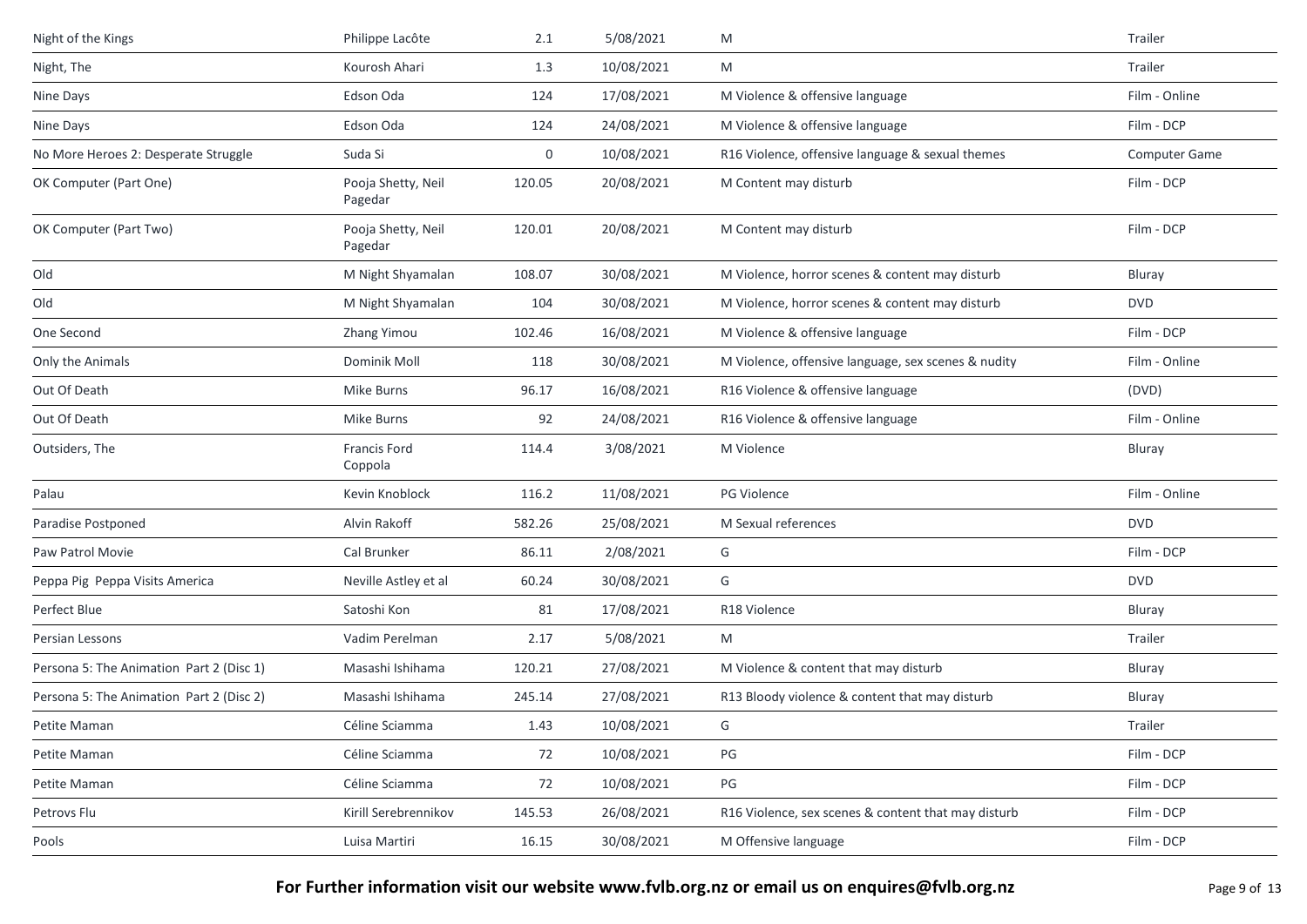| Qismat 2                                      | Jagdeep Sidhu                          | 1.04             | 10/08/2021 | G                                                           | Trailer          |
|-----------------------------------------------|----------------------------------------|------------------|------------|-------------------------------------------------------------|------------------|
| Quantum of Solace                             | Marc Forster                           | 146              | 3/08/2021  | M Violence                                                  | Film - DCP       |
| Queen Bees                                    | Michael Lembeck                        | 2.02             | 3/08/2021  | M                                                           | Trailer          |
| Quiet Place, A - Part II                      | John Krasinski                         | 97               | 30/08/2021 | M Violence & horror                                         | Film - Harddrive |
| <b>Raging Fire</b>                            | Benny Chan                             | 125.46           | 6/08/2021  | R16 Violence & offensive language                           | Film - DCP       |
| Rain Man                                      | <b>Barry Levinson</b>                  | 133.52           | 3/08/2021  | PG Coarse language                                          | Bluray           |
| Raise Your Game with Gareth Southgate Bonus   | Jacob Proud, Gregg<br>Harden           | 46.18            | 16/08/2021 | G                                                           | Film - Online    |
| Random Directions Film Festival 2021          | Various                                | 73.43            | 2/08/2021  | M Violence & sexual references                              | Film - DCP       |
| Ravage                                        | <b>Teddy Grennan</b>                   | 84.2             | 27/08/2021 | R16 Violence, offensive language & content that may disturb | (DVD)            |
| <b>Remember the Titans</b>                    | Boaz Yakin                             | 113              | 24/08/2021 | PG                                                          | Film - DCP       |
| Reminiscence                                  | Lisa Joy                               | 115.49           | 11/08/2021 | M Violence, drug use & suicide                              | Film - DCP       |
| Respect                                       | Liesl Tommy                            | 145              | 13/08/2021 | M Offensive language                                        | Film - DCP       |
| Ride the Eagle                                | Trent O'Donnell                        | 2.15             | 11/08/2021 | M                                                           | Trailer          |
| <b>Riders of Justice</b>                      | Anders Thomas<br>Jensen                | 1.54             | 5/08/2021  | M Violence & offensive language                             | Trailer          |
| Rock, The                                     | Michael Bay                            | 137.17           | 9/08/2021  | R16 Violence & offensive language                           | Film - DCP       |
| Rose Plays Julie                              | Joe Lawlor,<br><b>Christine Molloy</b> | 100.35           | 11/08/2021 | M Violence, rape themes & content that may disturb          | Film - DCP       |
| Roux the Day: A Gourmet Detective Mystery     | Mark Jean                              | 88.02            | 25/08/2021 | M Violence                                                  | <b>DVD</b>       |
| Roy                                           | Ross White, Tom<br>Berkeley            | 15.55            | 26/08/2021 | PG                                                          | Film - DCP       |
| Run Lola Run                                  | Tom Tykwer                             | 79.5             | 3/08/2021  | M Violence & offensive language                             | Bluray           |
| Saints Row IV                                 |                                        | 0                | 17/08/2021 | R18 Violence, sexual themes & offensive language            | Computer Game    |
| Saints Row The Third The Full Package         |                                        | 0                | 17/08/2021 | R18 Violence, sexual themes & offensive language            | Computer Game    |
| Sakura Wars The Animation: The Complete Serie | Manabu Ono                             | 569.28           | 25/08/2021 | M Violence                                                  | Bluray/DC        |
| Sandlot Kids, The                             | David Mickey Evans                     | 101              | 24/08/2021 | PG Coarse language                                          | Film - DCP       |
| <b>Scarlet Nexus</b>                          | Bandai Namco                           | $\boldsymbol{0}$ | 20/08/2021 | M Violence                                                  | Computer Game    |
| Scott Pilgrim vs the World                    | Edgar Wright                           | 112.06           | 30/08/2021 | M Violence, sexual references & offensive language          | Bluray 4K/Bluray |
| Send It!                                      | Andrew Stevens                         | 90.22            | 25/08/2021 | PG Violence & coarse language                               | DVD              |
|                                               |                                        |                  |            |                                                             |                  |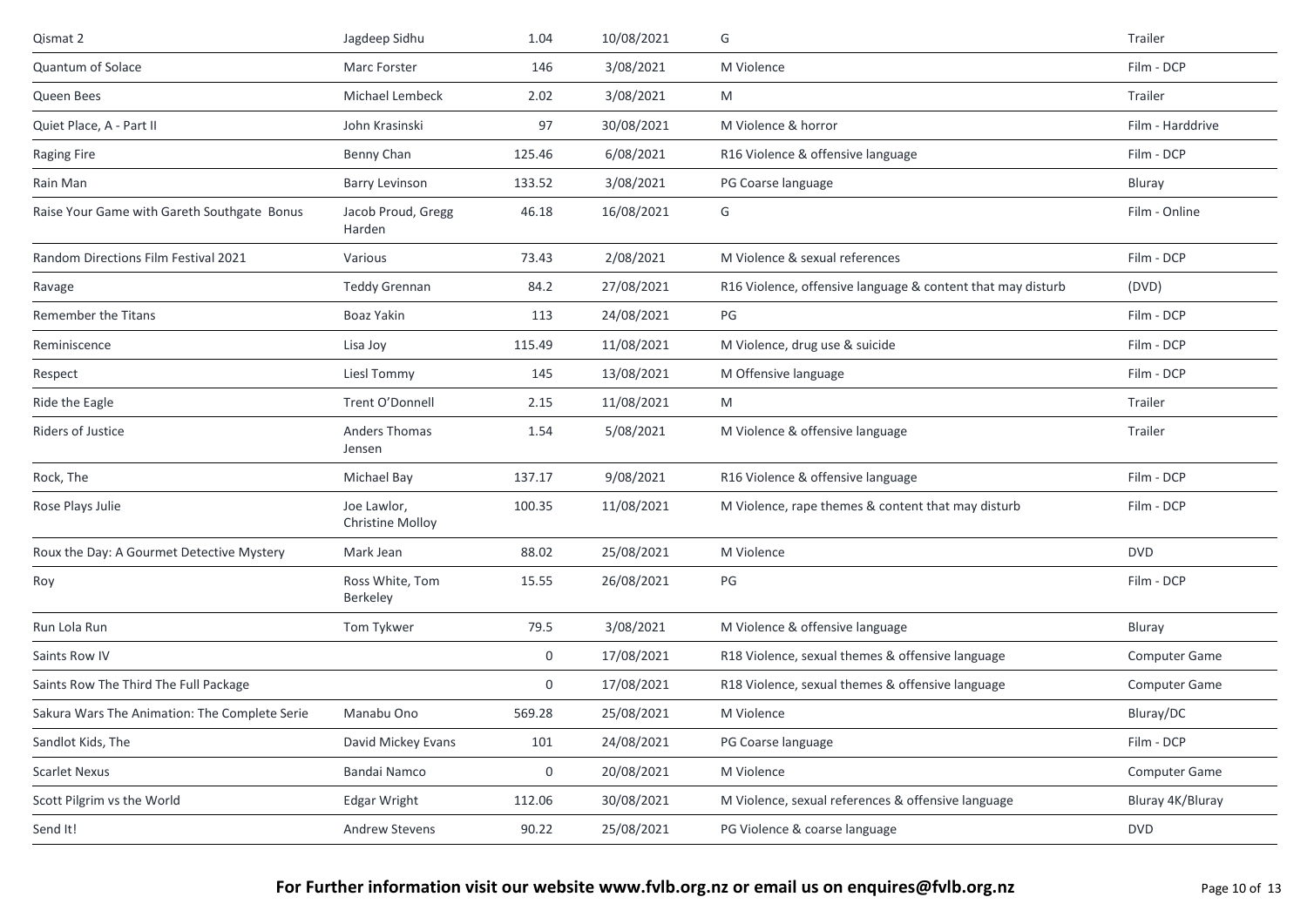| Senior Moment                             | Giorgio Serafini                   | 92.06       | 3/08/2021  | M Offensive language                                                   | Film - Online    |
|-------------------------------------------|------------------------------------|-------------|------------|------------------------------------------------------------------------|------------------|
| Serious Sam 4                             | Not stated                         | $\mathbf 0$ | 13/08/2021 | R16 Graphic violence                                                   | [Computer Game]  |
| Shang-Chi and the Legend of the Ten Rings | Destin Daniel<br>Cretton           | 132         | 26/08/2021 | M Violence                                                             | Film - DCP       |
| Shiva Baby                                | Emma Seligman                      | 77          | 19/08/2021 | M Sex scenes & offensive language                                      | Film - DCP       |
| Show Me Shorts 2021: Identity Crisis      | Various                            | 103.56      | 30/08/2021 | M Offensive language & nudity                                          | Film - DCP       |
| Show Me Shorts 2021: Love & Chaos         | Various                            | 95.22       | 30/08/2021 | M Violence, offensive language, drug references & sexual<br>references | Film - DCP       |
| Show Me Shorts 2021: The Sampler          | Various                            | 105.46      | 30/08/2021 | M Drug use & offensive language                                        | Film - DCP       |
| Shower Boys                               | Christian Zetterberg               | 9.11        | 25/08/2021 | PG                                                                     | Film - DCP       |
| Sid & Nancy                               | Alex Cox                           | 112         | 5/08/2021  | R16 Drug use & offensive language                                      | Film - DCP       |
| Silver Screams Cinema Collection          | John English et. al                | 398.51      | 2/08/2021  | PG Violence                                                            | Bluray           |
| Sinine                                    | Tõnis Pill                         | 15.01       | 27/08/2021 | M Offensive language                                                   | Film - DCP       |
| Sixteen                                   | Nahyeon Lee                        | 12.08       | 23/08/2021 | M                                                                      | Film - DCP       |
| Skyfall                                   | Sam Mendes                         | 143         | 3/08/2021  | M Violence                                                             | Film - DCP       |
| Small Body                                | Laura Samani                       | 88.43       | 23/08/2021 | M Adult themes & nudity                                                | Film - DCP       |
| Snorrie                                   | Victoria<br>Warmerdam              | 11.27       | 24/08/2021 | M Offensive language                                                   | Film - DCP       |
| Solar Eclipse                             | Alireza Ghasemi,<br>Raha Amirfazli | 14.12       | 26/08/2021 | PG Coarse language                                                     | Film - DCP       |
| Sounds, The: Series 1                     | Peter Stebbings                    | 335.55      | 25/08/2021 | M Violence & offensive language                                        | <b>DVD</b>       |
| Southlands Home                           | Alice Ralston                      | 14.45       | 10/08/2021 | M Offensive language                                                   | Film - Online    |
| Sparkling: The Story of Champagne         | Frank Mannion                      | 88          | 5/08/2021  | PG                                                                     | Film - DCP       |
| Spectre                                   | Sam Mendes                         | 148         | 3/08/2021  | M Violence                                                             | Film - DCP       |
| SpiderMan: No Way Home                    | Jon Watts                          | 1.39        | 26/08/2021 | PG                                                                     | Trailer          |
| Spirit Riding Free Spirit of Christmas    | Aury Wallington                    | 42.52       | 30/08/2021 | G                                                                      | <b>DVD</b>       |
| Spirit Untamed                            | Elaine Bogan                       | 84.06       | 3/08/2021  | G                                                                      | <b>DVD</b>       |
| Spirit Untamed                            | Elaine Bogan                       | 87.4        | 3/08/2021  | G                                                                      | Bluray           |
| Spirit Untamed                            | Elaine Bogan                       | 88          | 30/08/2021 | G                                                                      | Film - Harddrive |
| Spongebob Movie: Sponge on the Run, The   | Tim Hill                           | 92          | 3/08/2021  | $PG$                                                                   | Film - Online    |
|                                           |                                    |             |            |                                                                        |                  |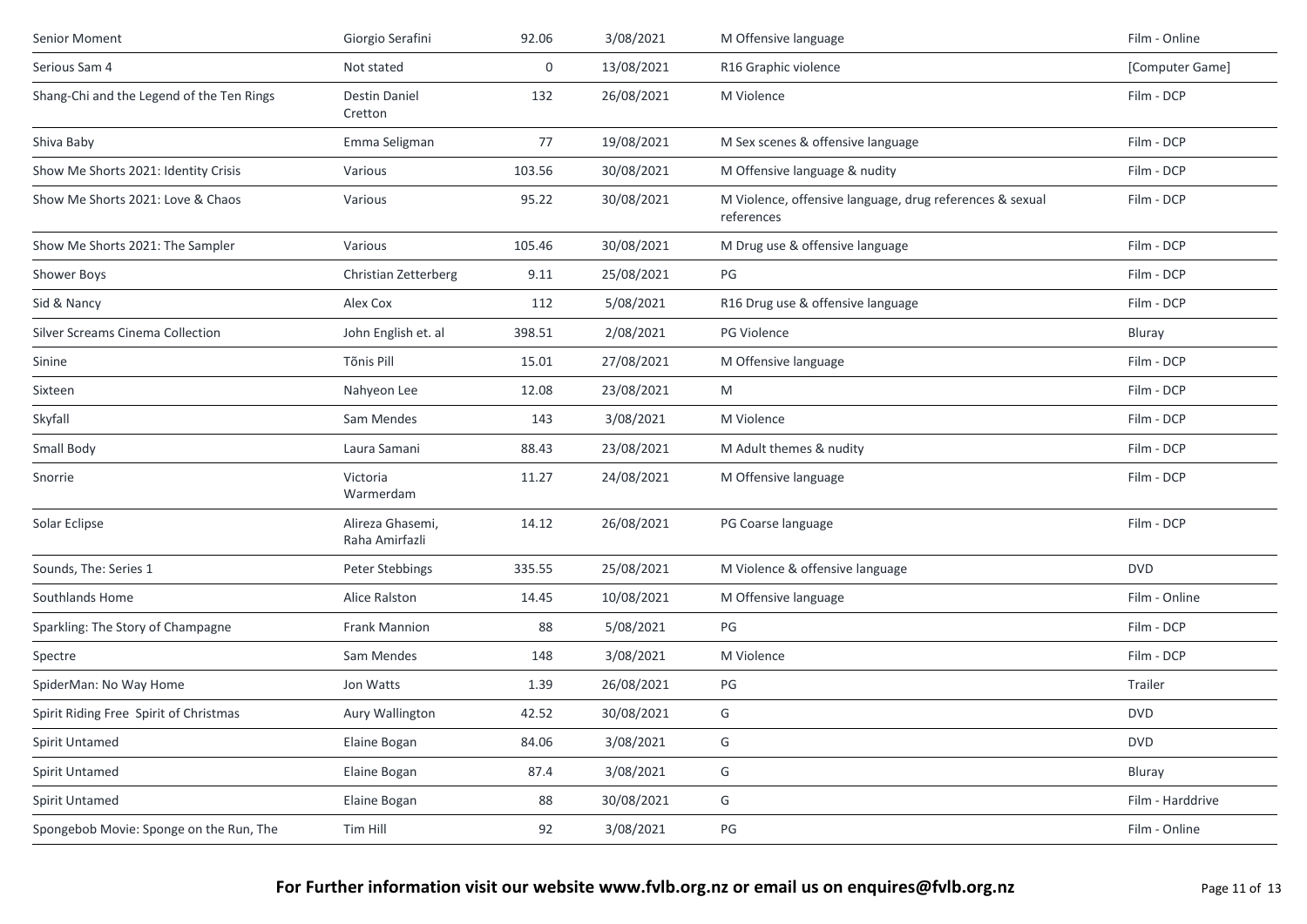| Straight Outta Covid                         | Cesar Salmeron                                 | 2.45    | 30/08/2021 | G                                                                                                 | Film - DCP    |
|----------------------------------------------|------------------------------------------------|---------|------------|---------------------------------------------------------------------------------------------------|---------------|
| Strangers Ha the Unclear                     | Vision Thing                                   | 4.12    | 25/08/2021 | PG                                                                                                | Film - DCP    |
| Tango & Cash                                 | Andrei<br>Konchalovsky                         | 103.46  | 3/08/2021  | M Violence & offensive language                                                                   | Bluray        |
| Thomas Crown Affair, The                     | Norman Jewison                                 | 102.21  | 3/08/2021  | PG                                                                                                | Bluray        |
| Those Who Wish Me Dead                       | <b>Taylor Sheridan</b>                         | 95.35   | 16/08/2021 | R16 Violence, cruelty, offensive language & content that may<br>disturb                           | <b>DVD</b>    |
| Those Who Wish Me Dead                       | Taylor Sheridan                                | 99.41   | 16/08/2021 | R16 Violence, cruelty, offensive language & content that may<br>disturb                           | Bluray        |
| Thunderbirds are Go!: Series 3 Volume 2      | Various                                        | 290.29  | 3/08/2021  | G                                                                                                 | <b>DVD</b>    |
| Titan                                        | Valéry Carnoy                                  | 18.56   | 23/08/2021 | M Offensive language                                                                              | Film - DCP    |
| Titanic                                      | James Cameron                                  | 186.53  | 5/08/2021  | M Offensive language                                                                              | <b>DVD</b>    |
| To Olivia                                    | John Hay                                       | 94      | 19/08/2021 | M Offensive language                                                                              | Film - DCP    |
| <b>Together Together</b>                     | Nikole Beckwith                                | 90      | 17/08/2021 | M Offensive language & sexual references                                                          | Film - Online |
| Train to Busan 2 Peninsula                   | Yeon Sang-ho                                   | 110.59  | 2/08/2021  | R13 Violence, horror & cruelty                                                                    | <b>DVD</b>    |
| Travelers: Season 1 & 2                      | Andy Mikita,<br>Amanda Tapping,<br>Will Waring | 1076.32 | 24/08/2021 | R16 Violence, horror, offensive language, drug use, sexual material<br>& content that may disturb | <b>DVD</b>    |
| Truman & Tennessee: An Intimate Conversation | Lisa Immordino<br>Vreeland                     | 81      | 12/08/2021 | M Offensive language & sexual references                                                          | Film - DCP    |
| Two Sands                                    | Poppy van Oorde-<br>Grainger                   | 7.03    | 30/08/2021 | PG                                                                                                | Film - DCP    |
| Up in Smoke Tour, The                        | Philip G Atwell                                | 119.46  | 3/08/2021  | R18 Violence, offensive language, drug use & sex scenes                                           | <b>DVD</b>    |
| Venom: Let There Be Carnage                  | Andy Serkis                                    | 2.28    | 4/08/2021  | M Violence & horror                                                                               | Trailer       |
| Violent Separation, A                        | Kevin Goetz,<br><b>Michael Goetz</b>           | 106.5   | 23/08/2021 | M Violence, offensive language & sex scenes                                                       | (DVD)         |
| Volition                                     | Tony Dean Smith                                | 92.06   | 6/08/2021  | R16 Violence, offensive language & drug use                                                       | (DVD)         |
| Votamos                                      | Santiago Requejo<br>Lopez-Mateos               | 14.02   | 25/08/2021 | PG                                                                                                | Film - DCP    |
| Waltons, The: Seasons 1 4                    | Various                                        | 4945.35 | 5/08/2021  | PG Violence                                                                                       | <b>DVD</b>    |
| War Below, The                               | J.P. Watts                                     | 97      | 10/08/2021 | M Violence                                                                                        | Film - DCP    |
| Wave, Listen to Me!: The Complete Season     | Tatsuma<br>Minamikawa                          | 580.54  | 25/08/2021 | M Violence                                                                                        | Bluray/DC     |